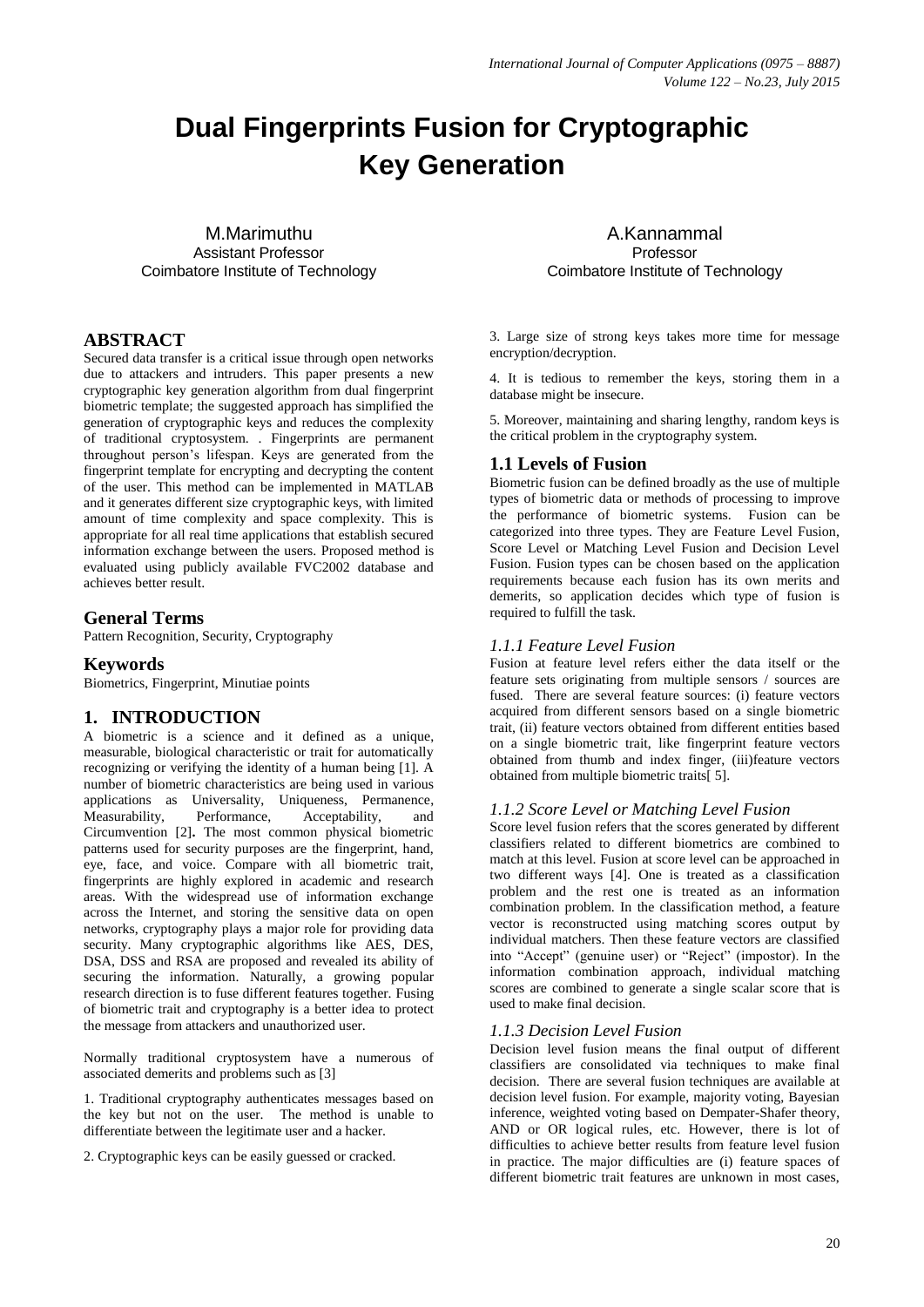(ii) data sets at feature level may be incompatible, (iii) combining two feature vectors may lead to dimension redundancy as the substantial increase of the fusion feature vectors.

|  | Table 1.1 Characteristic of Levels of Fusion [5] |  |  |
|--|--------------------------------------------------|--|--|
|--|--------------------------------------------------|--|--|

| <b>Characteristic</b>        | Feature<br>Level<br><b>Fusion</b> | <b>Score</b><br>Level<br><b>Fusion</b> | <b>Decision</b><br>Level<br><b>Fusion</b> |
|------------------------------|-----------------------------------|----------------------------------------|-------------------------------------------|
| Amount of<br>information     | rich                              | moderate                               | poor                                      |
| Difficulty of<br>achievement | large                             | moderate                               | small                                     |
| Efficiency                   | high                              | medium                                 | low                                       |

The table 1.1 discusses the characteristics of levels of fusion. From the table 1.1 it is concluded that the amount of information is rich and efficiency is high for feature level fusion alone rest of the fusion levels are moderate and poor. To generate best cryptographic key amount of information to be rich and to achieve good result efficiency must be high. While considering the single biometric multiple unit difficulty of achievement would be too small. It is not required to employ different methods and algorithms. Time complexity and space complexity can be easily reduced by applying same method for biometric trait and feature vector dimension would be same.

This paper is organized as follows. In Section 2 presents the review of existing work in the literature and Section 3 discusses about fingerprint feature extraction process. Section 4 describes the generation of cryptographic keys. Section 5 discusses about security analysis of the proposed approach. Section 6 presents experimental results and Section 7 provides conclusion and suggestion for future work.

#### **2. LITERATURE REVIEW**

Hung-I Hsiao et al. [6] presented a new multiple chaos-based biometric image cryptosystem for fingerprint security. This encryption algorithm is constructed with four chaotic systems namely logistic map, HULA, Chebyshev map and APFM nonlinear adaptive filter. The advantage of the proposed scheme is that it possesses a large secret key space enough to empower the security strength to protect fingerprint image, which is enough to prevent any brute-force attacks.

K. Xi et al. [7] proposed an efficient bio-cryptographic security protocol designed for client/server authentication in current mobile computing environment, with a reasonable assumption that server is secure. In this protocol, fingerprint biometric trait is used in user verification, protected by a computationally efficient Public Key Infrastructure (PKI) scheme, Elliptic Curve Cryptography (ECC). The fingerprint information is hidden in the feature vault which is the combination of genuine and chaff features.

Feature level fusion of fingerprint and iris is suggested by A.Jagadeesan et al. [8] for cryptographic key generation. Fingerprint and iris are preprocessed and values are generated and stored for fingerprint x and y coordinate values as two vectors and iris vice versa. With the help of permutation, shuffling values are interchanged finally cryptographic key is generated for encrypting the message.

To overcome server side attack Rajeswari Mukeshi et al. [9] proposed a system that user fingerprint template is divided into two or more shares using visual cryptographic technique followed by compression. One of these shares is stored into the server and the rest of the shares are given to the users. Only the two participants who possess these transparencies can reconstruct the biometric template by superimposition of shares. The approach solves two major problems related to fingerprint based automatic access control systems such as falsification and reduces the maintenance cost of the large fingerprint database.

Shin-Yan Chiou [10] presents a new secure cryptographic authentication method using biometric features. The proposed system combines the advantages of biometric identification and cryptographic techniques. Existing biometric recognition systems are enhanced with subsystems; it can simultaneously achieve the security of cryptographic technology and the error tolerance of biometric recognition. Author recommended that this method can be used for biometric data encryption, signatures, and other types of cryptographic computation. The method offers a high degree of security with protection against power analysis attacks, fault-based cryptanalysis, and replay attacks. Results are compared with existing protocols of biometric-based cryptographic key generation (BCKG), fuzzy extractors (FZ) and application to combine iris recognition and cryptography (ACIRC). This scheme offers error tolerance in biometric data matching.

Feature-level fusion framework for the design of multibiometric cryptosystems proposed by Abhishek nagar et al. [11] that simultaneously protects the multiple templates of a user using a single secure sketch. Fingerprint, face, Iris are taken into account and the functionalities of the modules are Embedding algorithm, fusion module and biometric cryptosystem. The feasibility of such a framework has been demonstrated using both fuzzy vault and fuzzy commitment using real multimodal database and virtual multimodal database. Comparing to real multimodal, virtual multimodal performs better.

# **2.1 Limitations of Existing System**

Different biometric traits are taken into account it employs different types of sensors, algorithms, feature extraction and matching modules. Existing approaches incorporate complex algorithms and different processing procedures; either it increases time complexity or space complexity. In order to minimize complexity dual fingerprints fusion for cryptographic key generation is proposed in this paper.

# **3. FINGERPRINT FEATURE EXTRACTION PROCESS**

Fingerprint acquisition is the first step in processing; with the help of sensor fingerprints are gathered from user for processing

Figure 3.1 depicts the overview of the Fingerprint Feature Extraction Process. Image Binarisation is the process of converting 8-bit gray image with 0-value for ridges and 1 value for furrows. After image Binarisation, ridges in the fingerprint are displayed with black while furrows are in white color.

Orientation flow estimation representation gives an intrinsic property of the fingerprint images and defines invariant coordinates for ridges and valleys in a local neighborhood.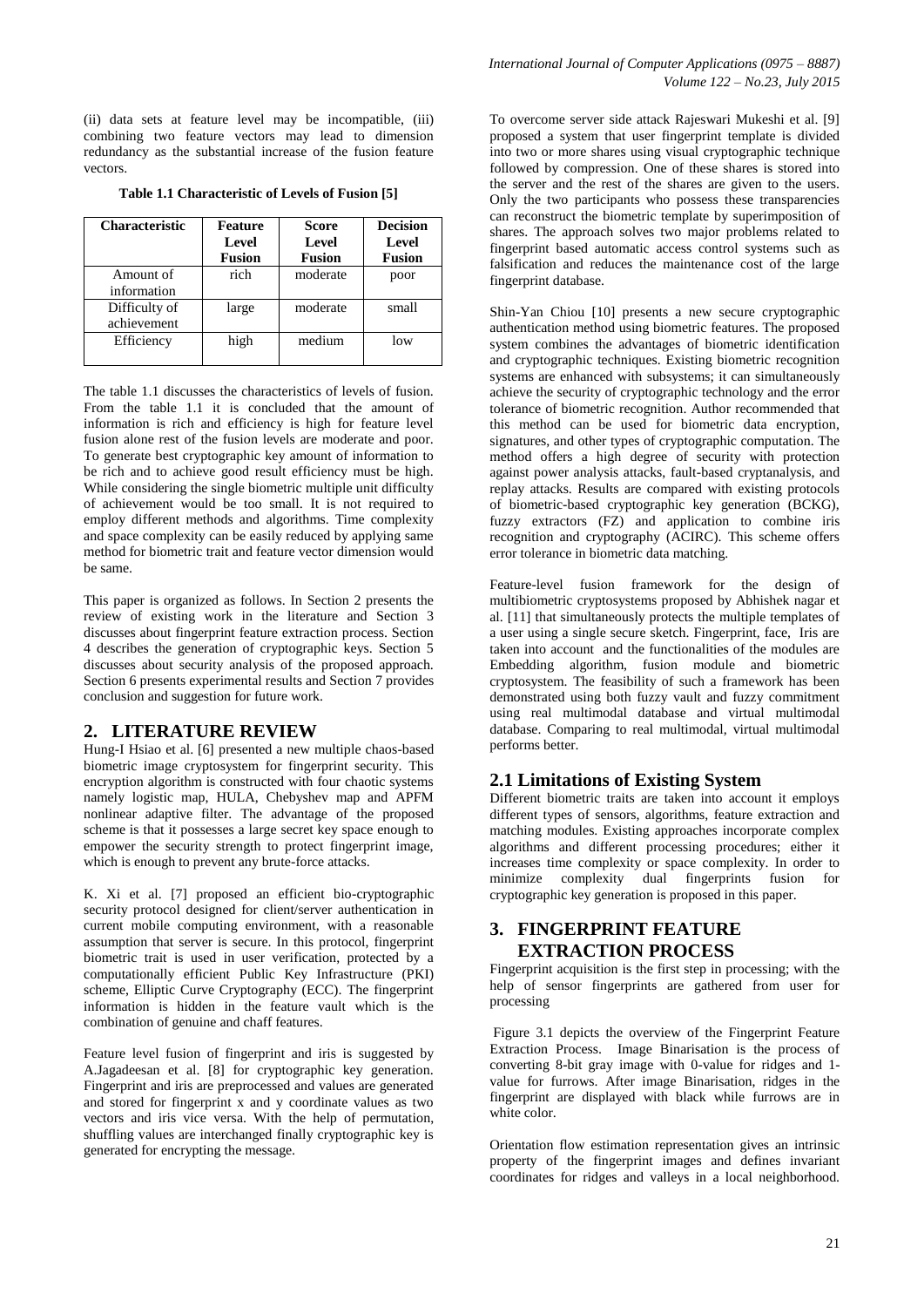*International Journal of Computer Applications (0975 – 8887) Volume 122 – No.23, July 2015*

The orientation field of a fingerprint image defines the local orientation of the ridges contained in the fingerprint. Orientation angle is represented by  $\theta$ . Removal of unwanted background information and selecting the foreground information is the part of Region of Interest.

Ridge thinning converts the normal pixels into one pixel wide to make ease of operation. False minutiae are presented in the fingerprint due to over ink or less amount of ink in the sensor; it generates false minutiae which severely degrades and

significantly reduce recognition rate in order to achieve high success rate false minutiae to be removed from fingerprint. Spike, dot, island, bridge, hole, break, spur and ladder are the false minutiae types [12]. After removal of false minutiae, true minutiae sets are stored in the database.



**Figure 3.1 Overview of Fingerprint Acquisition and Feature Extraction Process**



**Figure 3.2 (a) Raw image (b) Image Binarisation (c) Orientation Flow Estimation (d) Region of Interest (e) Thinned Image**

**(f) Extracted minutiae points (g) True Minutiae points**

Figure 3.2 depicts the corresponding output for the overview of fingerprint acquisition and feature extraction process steps mentioned in Figure 3.1 True minutiae points are saved in database for further operation.

#### **4. CRYPTOGRAPHIC KEY GENERATION**

The core of cryptography lies in the stability of cryptographic keys generated from uncertain biometrics. Message is encrypted and decrypted using dual fingerprint biometric cryptographic key. Encryption and decryption procedure is as follows.

#### **4.1 Encryption**

Encryption is the process of converting original message into unreadable form to protect from attackers. The true minutiae points of the fingerprints are stored in database as Fingerprint feature template; it is nothing but minutiae position (x, y coordinates).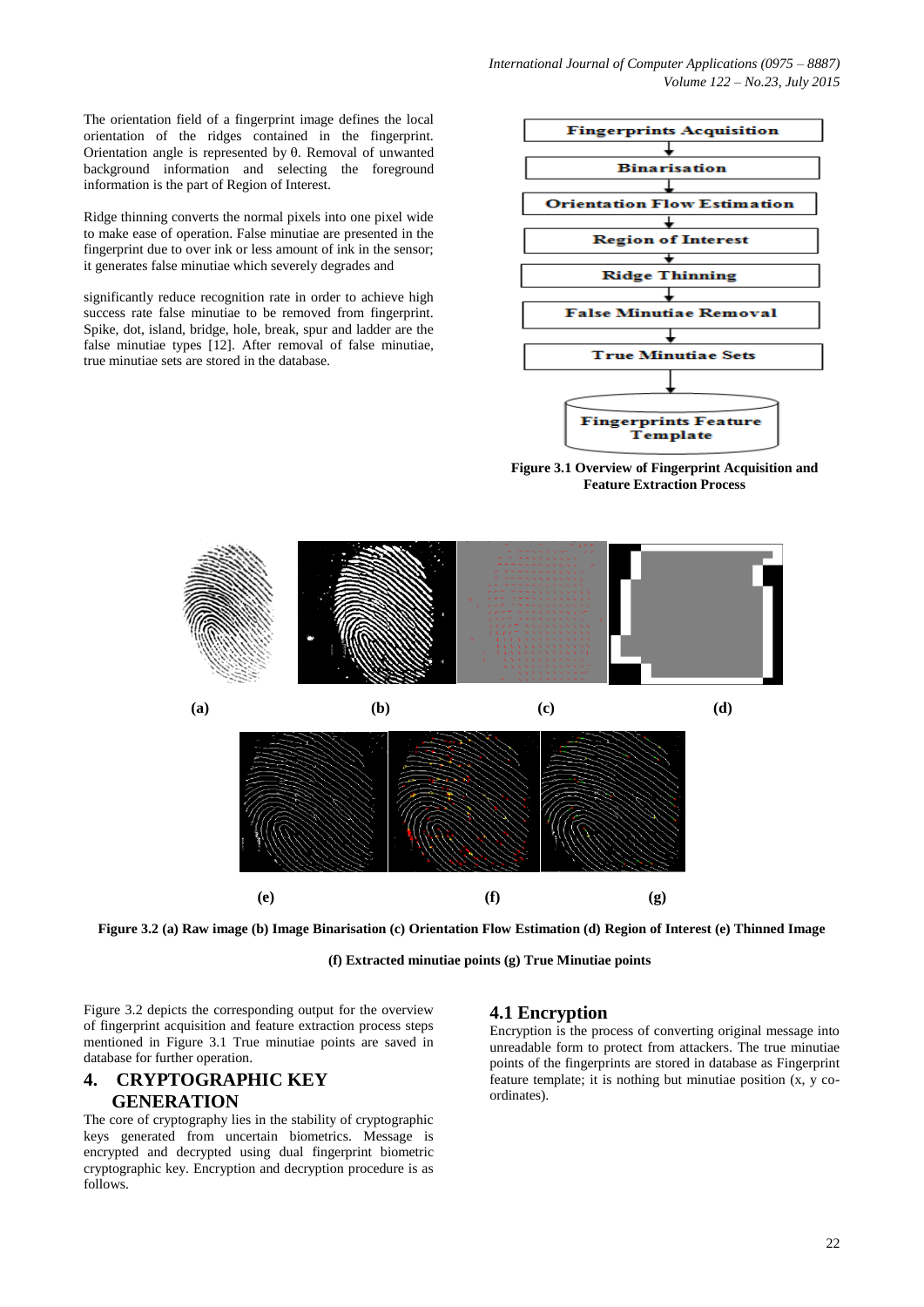

**Figure 4.1 Cryptographic key Generation**

Figure 4.1 describes the below steps to generate cryptographic key for secured communication. Let us consider two fingerprints of the same user for cryptographic key generation. Two fingerprints ( $FP_a$  and  $FP_b$ ) are fetched from database and represented as  $FP_a = \{ FPI, FP2, FP3,$ .........FPm } and  $FP_b = \{ FP1, FP2, FP3,$  ..........FPn }. Where FP1, FP2, FP3, ........FPm and FP1, FP2 ,FP3, .........FPn represents the fingerprint minutiae points with co-ordinates (x, y) for each set.

The distance  $D_M$  between two minutia points is defined as  $FP_i$ . and  $FP_i$  are calculated using the following equation (4.1) suggested by karthik nandakumar et al. [13]

$$
D_M(\text{FP}_i, \text{FP}_j) = \sqrt{(U_i - U_j)^2 + (V_i - V_j)^2}
$$
(4.1)

Where  $(U_i, V_i)$ ,  $(U_j, V_j)$  are co-ordinates of points  $P_i$  and  $P_j$ respectively. Distance value is calculated for the minutiae points and unique values alone stored in two different arrays for two different fingerprints.

The distance value is represented by array  $D_a=[D1, D2,$  $D3,$ .....Dm] and  $D_b$ =[D1, D2, D3,.....Dn]

After distance calculation values from the first array is sorted by ascending order and second array is sorted by descending order.

 $SortAsc[D<sub>a</sub>] = [AscD1, AscD2, AscD3,.....AscDm]$ 

 $SortDes[D_b] = [DesD1, DesD2, DesD3, \ldots. DesDn]$ 

Convert the sorted ascending order of array each value is shifted by one bit right and descending sorted order of array is one bit left in order to increase the complexity for the attacker and to improve the security for the user. RS[D<sup>a</sup> ] = [RSD1, RSD2, RSD3,…..RSDm]

 $LS[D_b] = [LSD1, LSD2, LSD3, \dots LSDm]$ 

Finally the two matrixes are sorted and merged together to generate a cryptographic key.  $MergedD_x = RS[D_a] \cup LS[D_b]$ 

MergedD<sub>x</sub> alone taken into account for generating cryptographic key for secured communication. Below is the generated 256 bit cryptographic key by proposed approach.

11110001111111111110001111111011111110110111111111 11111001111110111111111110011111111111111100111001 10111101111111101111111011111111101111111111100111 11111111111111111111101111011111011111111011111001 11110111111100111111100111111001000111111011111110 111111

#### **4.2 Decryption**

Decryption is the inverse process of encryption. All the key values and steps that are used in this encryption technique are required to be known by the receiver for decryption of the message. So the key values and steps are conveyed to recipient in order to get original message from sender.

#### **5. ANALYSIS OF SECURITY**

Cryptographic key is generated using dual fingerprints fusion. Further, this proposed approach is analysed for its strength, features and performance using the following security measures.

# **5.1 Security measures of the Proposed Approach**

**Confidentiality:** The privacy of the message is protected by this approach. Suppose if the attacker wants to derive the original message from the encrypted text, he/she needs the cryptographic key. The key can be obtained only by using the fingerprint biometric trait of the receiver. Even if attacker obtain fingerprint it is impossible to decrypt the message, because dual fingerprints are used for cryptographic key generation. Participants alone know which two fingerprints are considered for key derivation. So, it is computationally infeasible to get the key.

Integrity: In the proposed method, the recipient can verify whether the received message is the original one that was sent by the sender. If the attacker modifies the cipher text, the original plain text cannot be generated after decrypting with the key created by using receiver's biometric trait. By the property of one-way hash function, it is computationally impossible for the attacker to modify the cipher text.

#### **5.2. Man in the Middle Attack**

An attacker sits between the sender and the receiver and sniffs any information being sent between two ends is called man in the middle attack (MITM). Even though the attacker can get the cipher text he/she cannot view the original content since it is secured by using dual fingerprint based biometric cryptographic key.

#### **5.3. Exhaustive Search Attack**

If the hacker does not have any information regarding the solution space or key statistics information, he or she has to perform an exhaustive search in the entire key space. If the key space is very large, the expected number of guesses by exhaustive search is also very large i.e. a longer key is more secure under exhaustive search attack. In the proposed approach, since different fingerprints are used for key generation, computationally infeasible to get the key by this method.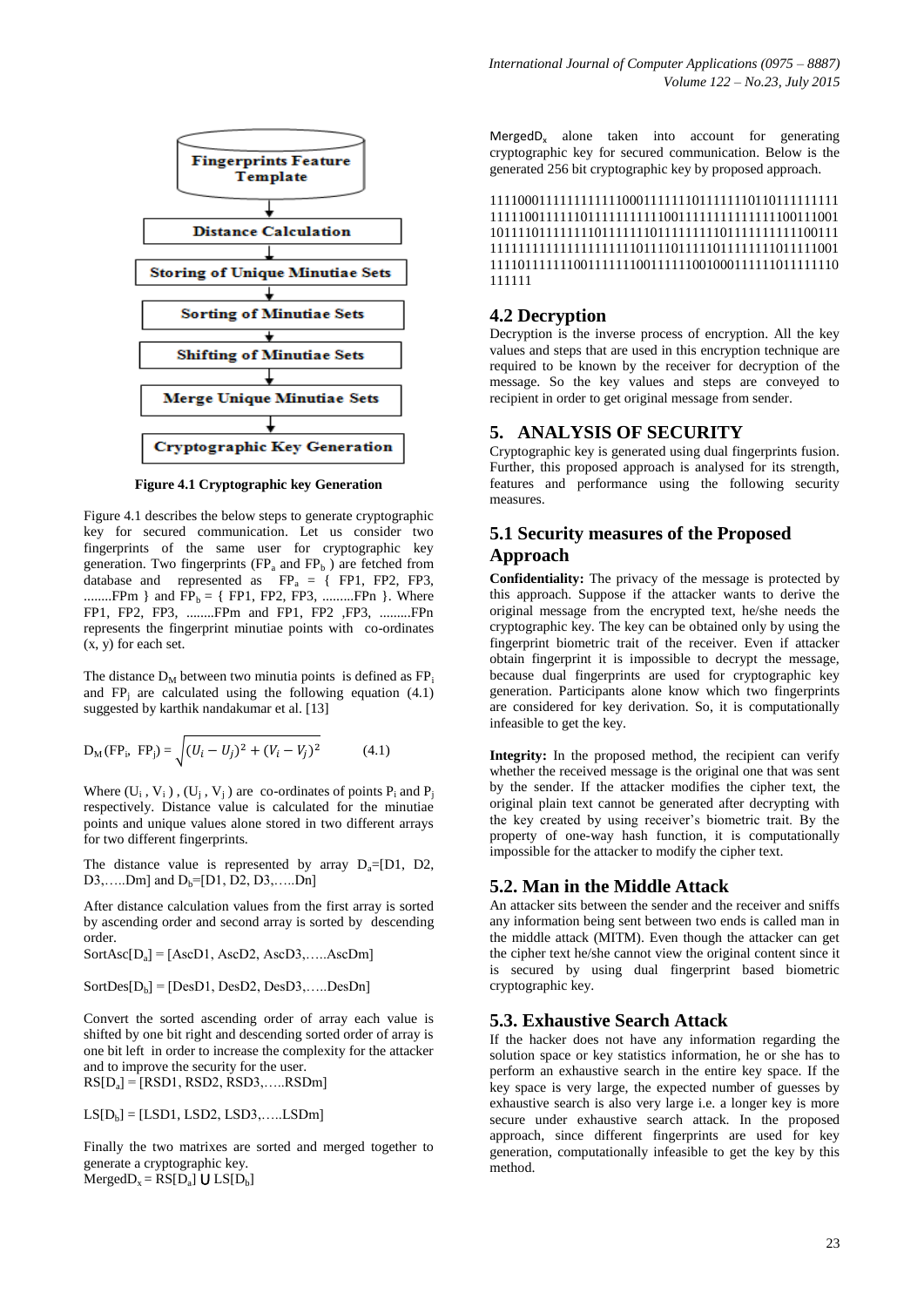# **5.4. Brute Force Attack**

An attacker using trial-and-error method plan to obtain original information of the encrypted data. Even though attacker used to generate a large number of consecutive guesses as to the value of the desired data it is impossible to get the original text. Computationally infeasible to generate the original key by this method.

# **6. EXPERIMENTAL RESULTS**

The table 6.1 discusses the analysis of the security parameters like Revocability, Security, Speed, Encryption, Decryption and Inherent Vulnerabilities. For experimentation, we have employed the fingerprint images obtained from publicly available database FVC2002 [14], which contains 40 different

gray-scale fingers and 8 impressions of each finger (40x80=320 fingerprints). The images in DB1, DB2, DB3 and DB4 are 388x374, 296x560, 300x300, 288x384 and each fingerprint has a resolution of 500 dpi. DB1 is divided into two groups as 5 users in one group, like the entire fingerprint database has been divided and grouped. Experimental result reveals that proposed approach is secure, speed, reliable, revocable, encryption and decryption is faster and finally it is attack free.

Table 6.2 and 6.3 reveals the experimental results of the proposed approach. The metrics used for evaluation are False Acceptance Rate(FAR) and False Rejection Rate(FRR). The FRR is the frequency that an authorized person is rejected access.

| <b>Encryption</b><br><b>Algorithm</b> | <b>Revocability</b> | <b>Security</b> | <b>Speed</b> | <b>Encryption</b><br>and<br><b>Decryption</b> | <b>Inherent</b><br><b>Vulnerabilites</b> |
|---------------------------------------|---------------------|-----------------|--------------|-----------------------------------------------|------------------------------------------|
| <b>RSA</b>                            | N <sub>0</sub>      | Least           | Slowest      | Slower                                        | Brute force                              |
|                                       |                     | Secure          |              |                                               | and Oracle                               |
|                                       |                     |                 |              |                                               | Attack                                   |
| <b>DES</b>                            | N <sub>0</sub>      | <b>Not</b>      | Slow         | Moderate                                      | Brute Force.                             |
|                                       |                     | secure          |              |                                               | Linear and                               |
|                                       |                     | enough          |              |                                               | differential                             |
|                                       |                     |                 |              |                                               | cryptanalysis                            |
|                                       |                     |                 |              |                                               | attack                                   |
| 3DES                                  | N <sub>0</sub>      | Adequate        | Very         | Moderate                                      | <b>Brue Force</b>                        |
|                                       |                     | Security        | slow         |                                               | Attack                                   |
| Proposed                              | Yes                 | Excellent       | Fast         | Faster                                        | <b>Attack Free</b>                       |
| Approach                              |                     | Security        |              |                                               |                                          |

Where  $FRR(n) =$ 

**Table 6.1 Security Parameters**

The resulted(FRR) is obtained from Equation (6.1). The FRR is calculated for true fingerprints and dual fingerprints.

$$
FRR = \frac{1}{N} \sum_{n=1}^{100} FRR(n)
$$
 (6.1)

**Table 6.2 FRR(%) for various users**

| No. of<br><b>Users</b> | <b>FRR</b> for true<br>fingerprints | <b>FRR</b> for dual fingerprints<br>cryptographic key generation<br>(Proposed) |
|------------------------|-------------------------------------|--------------------------------------------------------------------------------|
| $1-5$                  | 3.78                                | 3.40                                                                           |
| $6-10$                 | 3.60                                | 3.36                                                                           |
| 11-15                  | 3.53                                | 3.25                                                                           |
| 16-20                  | 3.70                                | 3.30                                                                           |
| $21 - 25$              | 3.65                                | 3.42                                                                           |
| 26-30                  | 3.75                                | 3.45                                                                           |
| 31-35                  | 3.50                                | 3.28                                                                           |
| 36-40                  | 3.67                                | 3.34                                                                           |

The FAR is the frequency that an unauthorized person is accepted as authorized. The resulted(FAR) is obtained from Equation (6.2). The FAR is calculated for true fingerprints and dual fingerprints.

$$
FAR = \frac{1}{N} \sum_{n=1}^{N} FAR(n)
$$
 (6.2)

Number of rejected verification attempts for a qualified person n

Number of all verification attempts for a qualified person n



**Table 6.3 FAR(%) for various users**

| No. of<br><b>Users</b> | <b>FAR</b> for true<br>fingerprints | <b>FAR</b> for dual fingerprints<br>cryptographic key<br>generation (Proposed) |
|------------------------|-------------------------------------|--------------------------------------------------------------------------------|
| $1-5$                  | 0.25                                | 0.20                                                                           |
| $6-10$                 | 0.27                                | 0.23                                                                           |
| 11-15                  | 0.26                                | 0.21                                                                           |
| $16-20$                | 0.27                                | 0.22                                                                           |
| $21 - 25$              | 0.25                                | 0.21                                                                           |
| 26-30                  | 0.28                                | 0.20                                                                           |
| $31 - 35$              | 0.26                                | 0.22                                                                           |
| 36-40                  | 0.25                                | 0.23                                                                           |